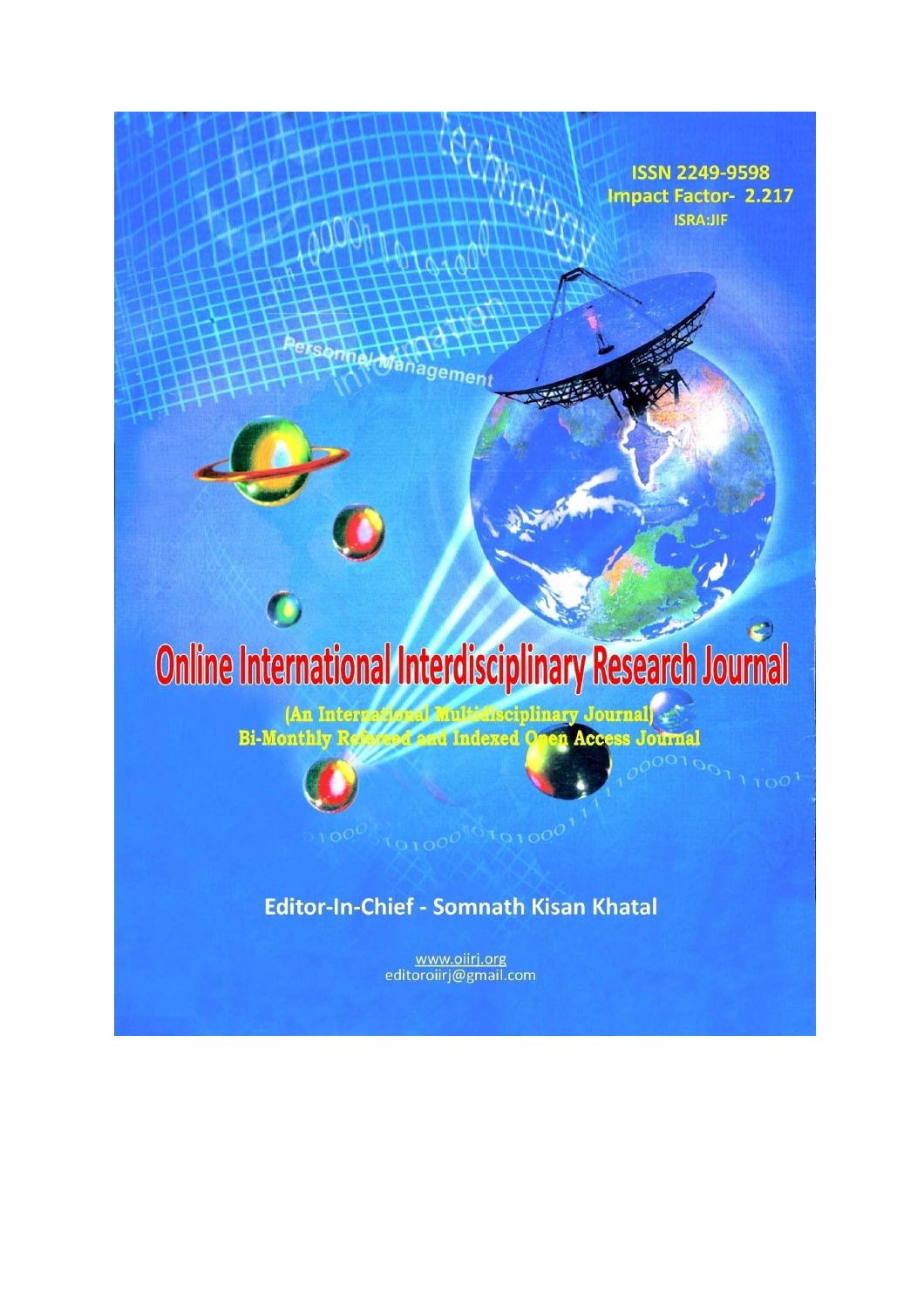## **Vol V / Jan 2015 Special Issue / ISSN 2249-9598**

## **Total Research Papers: 42**

## **Table of contents**

| Sr.No          | <b>Name of The Paper</b>                                                                                                                                                                                                                      |
|----------------|-----------------------------------------------------------------------------------------------------------------------------------------------------------------------------------------------------------------------------------------------|
|                | Table of contents [Full Text PDF]                                                                                                                                                                                                             |
| $\mathbf{1}$   | Effects of Planting Density on Several Morphological and Yield Indicators of<br>Two Sage (Salvia officinalis L) Ecotypes Page.No-01-11                                                                                                        |
|                | Qatip Doda, Nikollaq Bardhi, Foto Kashta, Dilaman Nelaj, Gjoshe Stefkov,<br>Nefrus Çeliku [Full Text PDF]                                                                                                                                     |
| $\overline{2}$ | Effects of Fruit Thinning Method on Crop Load and Yield on "Golden<br>Delicious" Apple Cultivar, Under Gjakova's Climate ConditionsPage.No-<br>12-19                                                                                          |
|                | Gjokë Gj. Duhanaj, Lush Susaj, Nikollaq Roshanji, Elisabeta Susaj [Full Text]<br>PDF <sub>l</sub>                                                                                                                                             |
| 3              | Impact of Calpain Activity Assay in Correlation to Human Sperm Parameters<br>in Fertile and Infertile MenPage.No- 20-30                                                                                                                       |
|                | Hayder A. L. Mossa, Saad S. Al-Dujaily, Sabah N. Alwachi [Full Text PDF]                                                                                                                                                                      |
| $\overline{4}$ | Evaluation of Possible Toxic Effects on Male Reproductive Performance and<br>Pregnancy Outcomes in Andrographis Paniculata Treated RatsPage.No-31-<br>41<br>Dasuki M.S, Wan M.H, Hasnan J, Siti Amrah S and D' Souza U.J. [Full Text]<br>PDFI |
| 5              | Additional Blackflies<br>First Record of Five<br>Genus<br>and<br>Species<br>$\overline{\text{in}}$<br>$\text{Iraq} \dots \text{Page} \cdot \text{No-42-46}$                                                                                   |
|                | F. A. Al-Nadawi [Full Text PDF]                                                                                                                                                                                                               |
| 6              | A Comparative Study on Social Adjustment between Students of Different<br>Departments Belongs to Mekelle University Page.No-47-51<br>Sambhu Prasad, Mulay Gebretensay, Fissehatsion G/Yohannes [Full Text PDF]                                |
| 7              | An examination of associations with reported stress in England a focus on the<br>influence of Age and GenderPage.No- 52-68                                                                                                                    |
|                | Saied Qadir Faqe Ibrahim [Full Text PDF]                                                                                                                                                                                                      |
| 8              | Continuing Professional Development in the field of Physiotherapy $-$ A<br>reviewPage.No-69-77                                                                                                                                                |
|                | Mukesh Goyal, Zaki Anwer [Full Text PDF]                                                                                                                                                                                                      |
| 9              | Effect of Dietary Counseling on the Weight of Pulmonary Tuberculosis<br>PatientsPage.No-78-82                                                                                                                                                 |
|                | Chitrarekha Singroul, Nanda Gurwara [Full Text PDF]                                                                                                                                                                                           |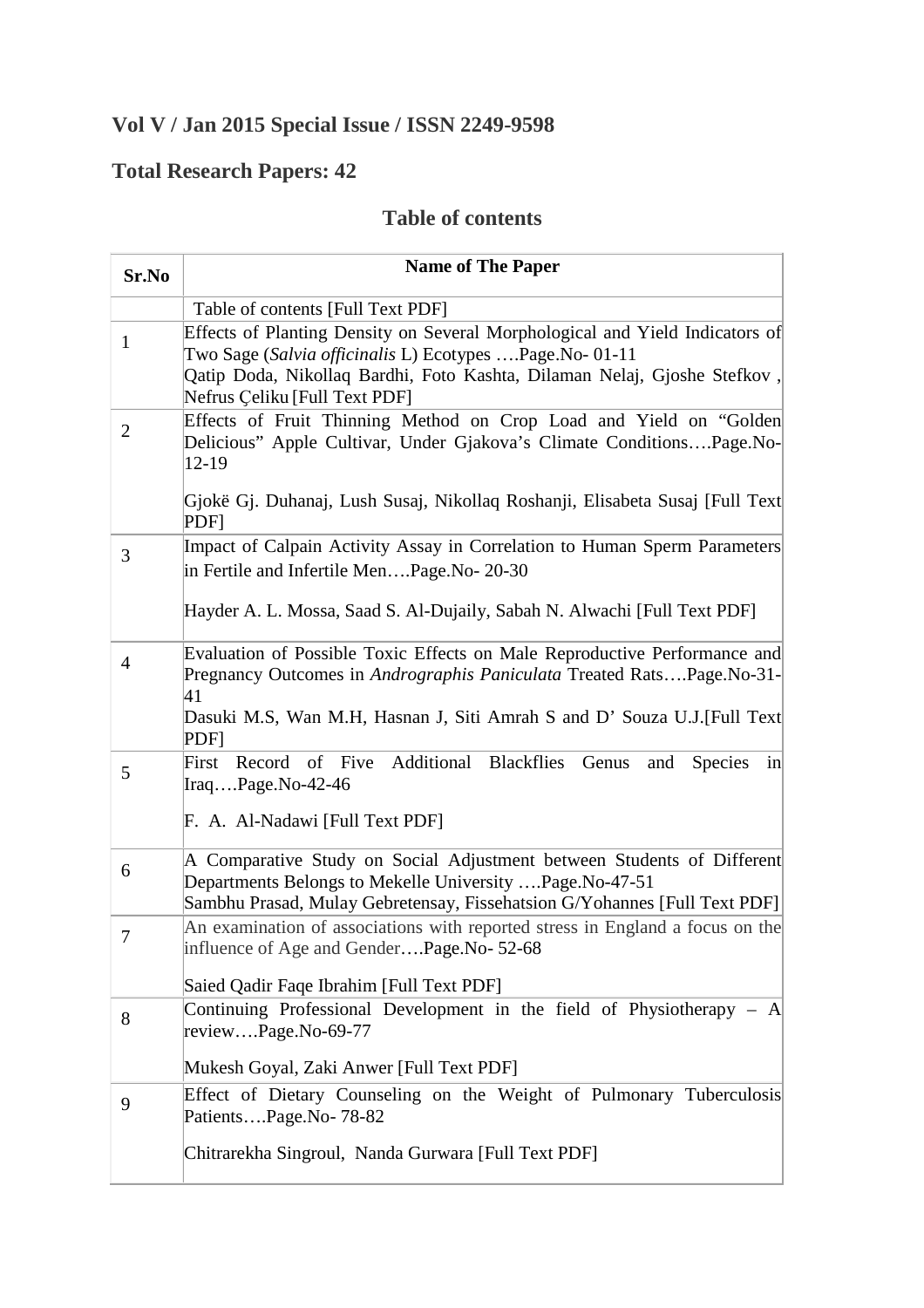| 10 | Zooplankton Biodiversity in Lonara Lake of Nagpur Rural, Maharashtra State,<br>IndiaPage.No-83-87                                                                     |
|----|-----------------------------------------------------------------------------------------------------------------------------------------------------------------------|
|    | Shashikant R.Sitre, L.B.Tonape[Full Text PDF]                                                                                                                         |
| 11 | Microbiological Quality of Water from Manar (Barul) ReservoirPage.No-<br>88-90                                                                                        |
|    | Mane A.M [Full Text PDF]                                                                                                                                              |
| 12 | A Study of Spatio-Temporal Distribution of Rainfall for Rainfed Agricultural<br>Planning of Ahmednagar District in MaharashtraPage.No-91-94                           |
|    | N. M. Patil [Full Text PDF]                                                                                                                                           |
| 13 | Agriculture Land Use: A Case Study of Dahiwali Village in Madha Tahsil Dist<br>SolapurPage.No-95-99                                                                   |
|    | L.B. Tonape [Full Text PDF]                                                                                                                                           |
| 14 | A study on the relationship between Stores Size and Impulsive Buying<br>Behaviour of Customers in Mumbai CityPage.No-100-109<br>Mohammad Khalil Ahmad [Full Text PDF] |
| 15 | Trends of FDI Inflows in India Page.No-110-115                                                                                                                        |
|    | Suhas Avhad [Full Text PDF]                                                                                                                                           |
| 16 | An Analytical Study of Rajiv Gandhi Jeevandayee Arogya Yojana (RGJAY) in<br>Maharashtra Page.No-116-121<br>V. M. Kumbhar [Full Text PDF]                              |
| 17 | Cloud Computing Technology in EducationPage.No-122-130<br>G. R. Angadi [Full Text PDF]                                                                                |
| 18 | Teacher Preparedness for Inclusive Education  Page. No-131-143<br><b>B.B.Police Patil [Full Text PDF]</b>                                                             |
| 19 | A Study of the Development of Primary Education in Dehradun District<br>(Uttarakhand) From 2001 To 2011Page.No-144-152                                                |
|    | Anoj Raj, Anup Kumar [Full Text PDF]                                                                                                                                  |
| 20 | A Study of Internet Addiction among the Higher Secondary<br>Schools                                                                                                   |
|    | StudentsPage.No-153-157                                                                                                                                               |
|    | Binita Fonia, Sunita Godiyal [Full Text PDF]                                                                                                                          |
|    | Triad of Symptoms for Autism in respect of implications for Inclusive Setting:                                                                                        |
| 21 | an AnalysisPage.No- 158-166                                                                                                                                           |
|    | Vijay K. Grover [Full Text PDF]                                                                                                                                       |
|    | Children's understanding of Geometrical Concepts of 'Triangle' & 'Circle':                                                                                            |
| 22 | Implications for Teaching GeometryPage.No- 167-177                                                                                                                    |
|    | <b>Jasneet Kaur [Full Text PDF]</b>                                                                                                                                   |
| 23 | Rediscovering Democratic Values in EducationPage.No-178-186<br>Dipty Subba [Full Text PDF]                                                                            |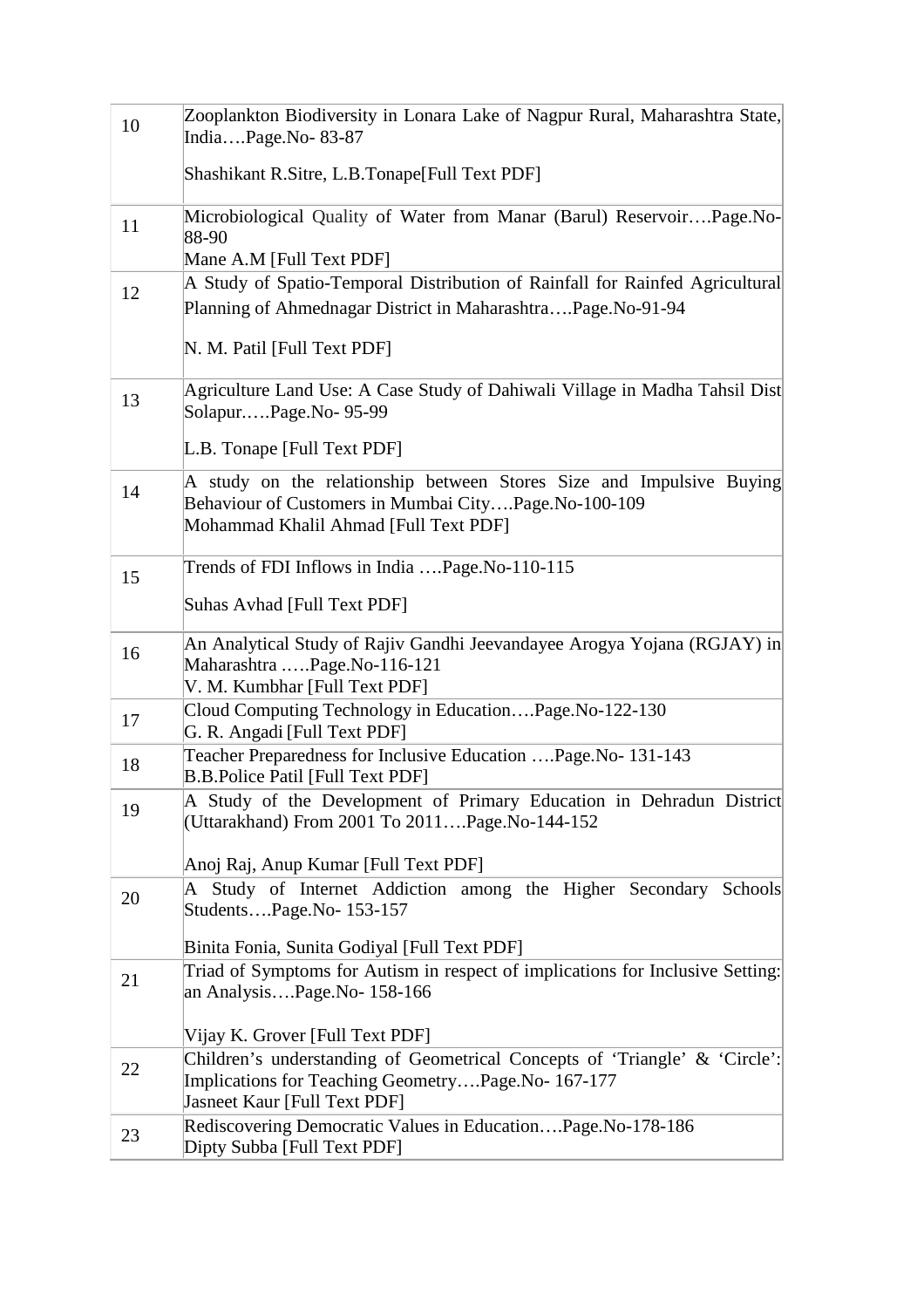| 24 | Effectiveness of Smart Board Instructions in Learning Mathematics among                                                                                                                                    |
|----|------------------------------------------------------------------------------------------------------------------------------------------------------------------------------------------------------------|
|    | Seventh Standard StudentsPage.No-187-194<br>K.Thiyagu [Full Text PDF]                                                                                                                                      |
| 25 | Comparative Study of Stress Management of Special Education and General                                                                                                                                    |
|    | Education TeachersPage.No- 195-201                                                                                                                                                                         |
|    | Yogita [Full Text PDF]                                                                                                                                                                                     |
| 26 | A Comparative Study of Speed between Men and Women Kabaddi and Kho-<br>Kho PlayersPage.No-202-206                                                                                                          |
|    | Aranga. Panbilnathan [Full Text PDF]                                                                                                                                                                       |
| 27 | Relationship among the Anthropometric Variable and Jumping Performance in<br>Track and FieldPage.No-207-210                                                                                                |
|    | Soman Preet Singh [Full Text PDF]                                                                                                                                                                          |
| 28 | Comparative Study of Intelligence Level among Individual and Team Game<br>Female Players of N.M. CollegePage.No-211-213<br>Shivesh Shukla [Full Text PDF]                                                  |
| 29 | A Comparative Study of Leadership Qualities among Academic and<br>Professional<br>Students<br>of<br>Sant Gadge Baba Amravati University<br>AmravatiPage.No-214-220<br>Savita P. Bawanthade [Full Text PDF] |
| 30 | Pomposity of Legal<br>in<br>Drafting,<br>Pleading<br>Writing<br>and<br>ConveyancingPage.No-221-236                                                                                                         |
|    | Pankaj P. Umbarkar [Full Text PDF]                                                                                                                                                                         |
| 31 | De La Salle's Unique Educational PedagogyPage.No-237-247<br>A. Devaraj [Full Text PDF]                                                                                                                     |
| 32 | Dr Ambedkar's Philosophy on Democracy and his Dissent: An Analytical<br>Study of Ambedkar's Socio-Political IdeasPage.No-248-256                                                                           |
|    | Sudhi Mandloi [Full Text PDF]                                                                                                                                                                              |
| 33 | The Contemporary Globalised Society and Challenges before the Scheduled<br>TribesPage.No-257-266                                                                                                           |
|    | Sanjeev Kumar Sinha [Full Text PDF]                                                                                                                                                                        |
| 34 | Social Exclusion of Elderly Women suffering from Dementia: A Critique of<br>Governmental PoliciesPage.No-267-275                                                                                           |
|    | Veena H. Kattegowdar, Sudeshna Mukherjee [Full Text PDF]                                                                                                                                                   |
| 35 | Backward Class Movement in Princely Mysore (1916 -1930)Page.No-276-<br>280                                                                                                                                 |
|    | Sreedhara. H [Full Text PDF]                                                                                                                                                                               |
| 36 | Non-Violence in Veda and UpnishadasPage.No-281-287                                                                                                                                                         |
|    | <b>B.R.Dugar [Full Text PDF]</b>                                                                                                                                                                           |